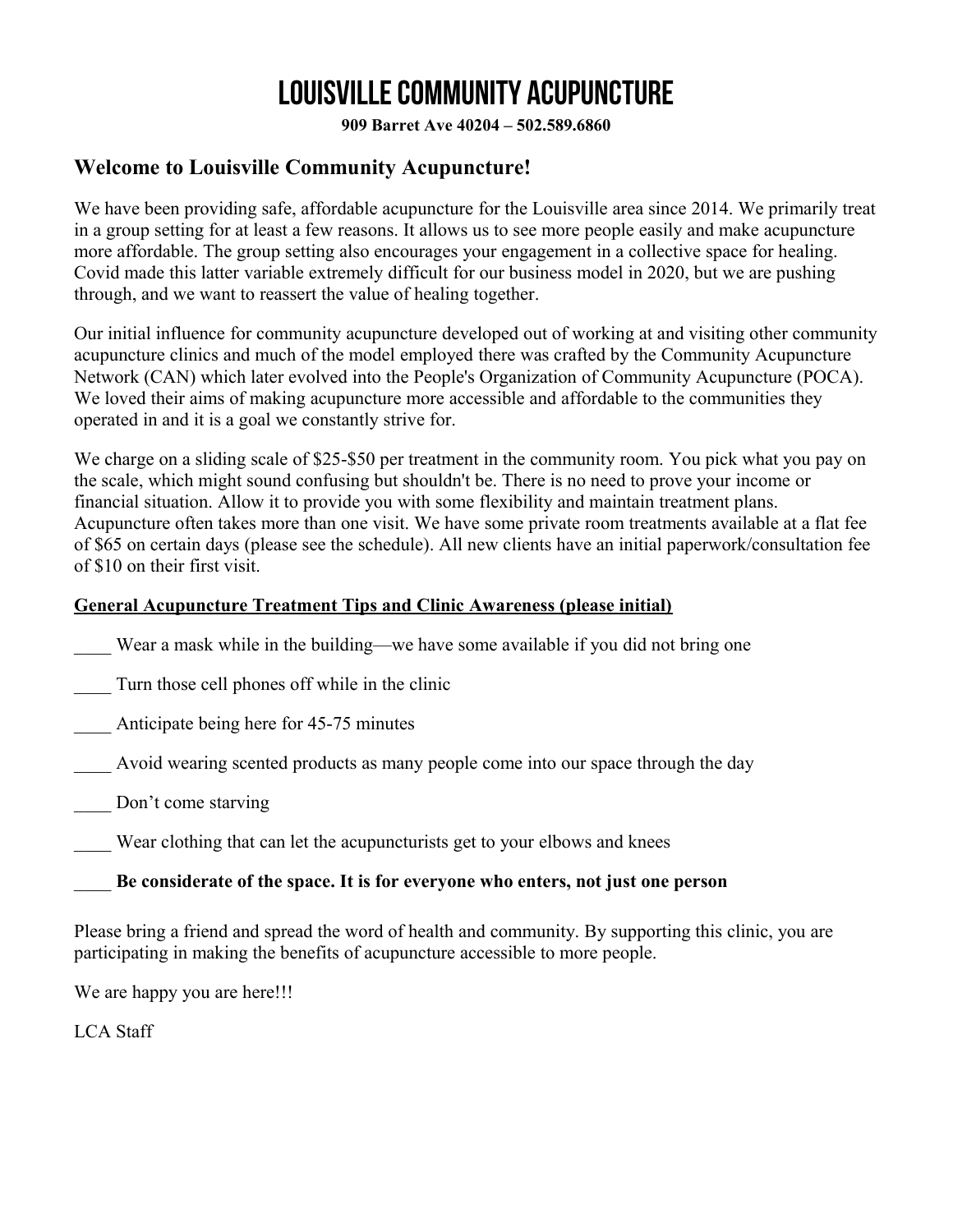**909 Barret Ave 40204 – 502.589.6860**

### **Patient Registration and Health History**

| <b>Patient Information</b>                                                                                                                                                              | <b>Contact Information</b>                                                     |  |  |
|-----------------------------------------------------------------------------------------------------------------------------------------------------------------------------------------|--------------------------------------------------------------------------------|--|--|
| Name:<br>Age: $\qquad$ Date of Birth $\qquad$ / /<br>Height: Weight: Weight:<br>Gender:<br>Relationship Status: Live w/other(s) Live alone<br>Single Married Separated Divorced Widowed | Work Phone:<br>In case of emergency notify:<br>Relation: Phone: Phone:         |  |  |
| Occupation:                                                                                                                                                                             | Patient's Representative:<br>(if under 18 or otherwise requiring guardianship) |  |  |
|                                                                                                                                                                                         | Relation:                                                                      |  |  |
| Who is your doctor or other primary care provider?                                                                                                                                      |                                                                                |  |  |
| Have you tried acupuncture before? Yes No How did you find us                                                                                                                           |                                                                                |  |  |

### **YOUR HEALTH CONCERNS: WHY ARE YOU COMING FOR TREATMENT? DOES ANYTHING MAKE THIS CONDITION BETTER OR WORSE?**

**List any hospitalizations, surgeries, major injuries, or trauma:** What and when?

### **CURRENT MEDICATIONS AND SUPPLEMENTS:**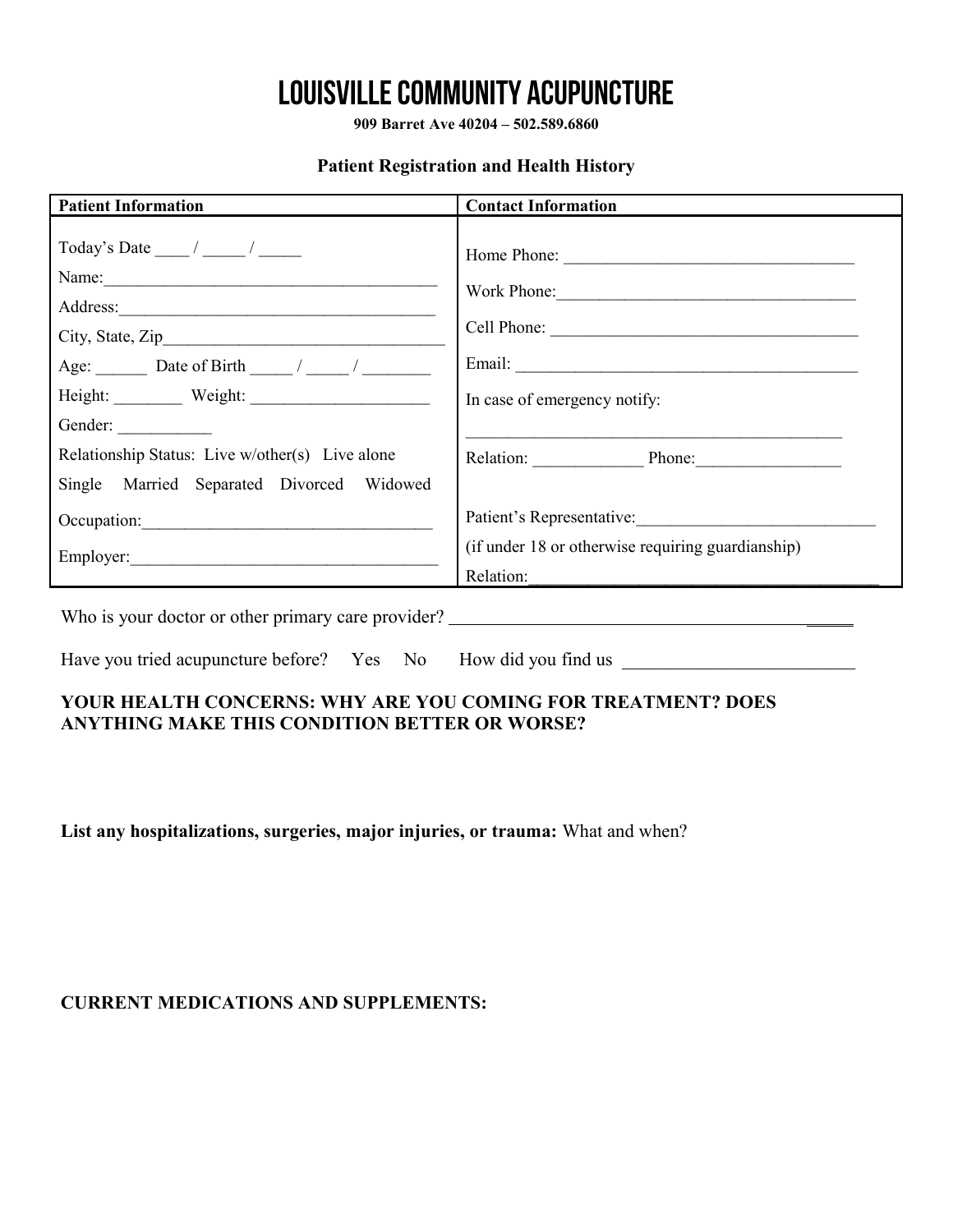#### **FAMILY HISTORY**: INDICATE ANY RELATIVES AFFECTED BY THE FOLLOWING:

| Epilepsy/Seizures      | $HIV+$            | <b>Bronchitis</b>   | Addiction |
|------------------------|-------------------|---------------------|-----------|
| Anemia                 | Hepatitis $A/B/C$ | <b>Tuberculosis</b> | Other     |
| Bleeding or hemorrhage | Thyroid disorder  | Chicken Pox         |           |
| Heart disease          | Asthma            | Cancer              |           |
| <b>Diabetes</b>        | Pneumonia         | Emotional imbalance |           |

Thyroid disorder Chicken<br>Asthma Cancer Asthma

Hepatitis A/B/C Tuberculosis Other\_\_\_\_\_<br>Thyroid disorder Chicken Pox Pneumonia Emotional imbalance

#### **YOUR HISTORY**: DO YOU HAVE A HISTORY OF ANY OF THE FOLLOWING:

Epilepsy/Seizures HIV+ Bronchitis Addiction<br>
Anemia Hepatitis A/B/C Tuberculosis Other Anemia Hepatitis A/B/C Tuberculosis Other<br>Bleeding or hemorrhage Thyroid disorder Chicken Pox Bleeding or hemorrhage Thyroid disorder Chicken Pox Heart disease Asthma Cancer Diabetes Pneumonia Emotional imbalance

#### PATIENT PROFILE: Please check any that apply to you

| <b>LIFESTYLE:</b>                           | TEMPERATURE / PERSPIRATION:                                        | <b>SLEEP:</b>                                    |
|---------------------------------------------|--------------------------------------------------------------------|--------------------------------------------------|
| $\hfill\Box$ EXERCISE REGULARLY             | $\Box$ HOT / COLD BODY SENSATION OVERALL                           | <b>LESS THAN 6-8 HOURS PER NIGHT</b>             |
| $\Box$ EAT MUCH FRIED FOODS                 | <b>LAVERSION TO HEAT OR COLD</b>                                   | $\Box$ NOT RESTED UPON WAKING                    |
| $\Box$ EAT MUCH MEAT                        | $\Box$ COLD HANDS / FEET                                           | $\Box$ DIFFICULTY FALLING / STAYING ASLEEP       |
| $\Box$ EAT A LOT OF SWEETS                  | $\square$ HOT FLASHES                                              | $\Box$ INSOMNIA                                  |
| $\Box$ VEGETARIAN<br><b>DRINK ALCOHOL</b>   | $\Box$ NIGHT SWEATS                                                | EMOTIONAL/PSYCHOLOGICAL:                         |
| $\Box$ DRINK COFFEE                         | $\square$ SPONTANEOUS SWEATING                                     | $\Box$ ANXIETY                                   |
| <b>SMOKE CIGARETTES</b>                     | $\Box$ SWEATY PALMS / FEET                                         | $\Box$ DEPRESSION                                |
| $\Box$ USE DRUGS                            |                                                                    | $\Box$ MOOD SWINGS                               |
| <b>GASTRO-INTESTINAL:</b>                   | <b>SKIN:</b>                                                       | $\Box$ IRRITABILITY                              |
| $\Box$ EXCESSIVE APPETITE                   | $\Box$ RASH / ITCHING / HIVES                                      | $\square$ DIFFICULTY CONCENTRATING               |
| $\Box$ LOW APPETITE                         | $\Box$ ACNE / BOILS                                                | $\square$ WORRY                                  |
| $\Box$ FATIGUED AFTER MEALS                 | $\Box$ HAIR FALLING OUT                                            | $\square$ FEEL SAD A LOT                         |
| $\Box$ HYPOGLYCEMIA                         | $\Box$ WEAK / BRITTLE NAILS                                        | $\Box$ CRY UNCONTROLLABLY                        |
| $\Box$ INDIGESTION / REFLUX / HEARTBURN     | □ SLOW WOUND HEALING                                               | <b>INUCH FEAR / TERRORS</b>                      |
| $\hfill\Box$ NAUSEA / VOMITING              | <b>HEAD/EARS/EYES/NOSE/THROAT:</b>                                 | $\Box$ HISTORY OF ABUSE                          |
| $\Box$ GAS / BLOATING                       |                                                                    | $\square$ CONSIDERED OR ATTEMPTED SUICIDE        |
| $\Box$ ABDOMINAL PAIN / STOMACH ACHE        | $\Box$ HEADACHES / MIGRAINES<br>$\Box$ JAW PAIN / TMJ              |                                                  |
| $\square$ STOMACH ULCER                     |                                                                    |                                                  |
| $\Box$ GALLSTONES                           | $\square$ IMPAIRED HEARING / HEARING LOSS                          | <b>GYNECOLOGICAL:</b>                            |
| $\Box$ EATING DISORDER                      | $\Box$ RINGING IN EARS                                             | MAY BE PREGNANT                                  |
| $\Box$ LESS THAN 1 BM A DAY / CONSTIPATION  | $\Box$ DIZZINESS                                                   | $\Box$ PMS                                       |
|                                             | $\hfill\blacksquare$<br>EARACHE                                    | PAINFUL PERIODS                                  |
| $\Box$ DIARRHEA / LOOSE STOOL               |                                                                    | $\Box$ HEAVY PERIODS<br>$\Box$ CLOTS WITH PERIOD |
| $\Box$ HEMORRHOIDS                          | $\square$ SPOTS IN FRONT OF EYES<br>$\hfill\Box$ POOR NIGHT VISION | $\Box$ IRREGULAR CYCLE                           |
| $\Box$ BLOOD IN STOOL                       | $\hfill\Box$ TEARING OR DRYNESS                                    | $\Box$ BLEEDING BETWEEN PERIODS                  |
| $\Box$ ibs                                  | $\square$ RED / INFLAMED / ITCHY EYES                              | $\Box$ PARTIAL / TOTAL HYSTERECTOMY              |
| <b>GENITO-URINARY:</b>                      |                                                                    | $\Box$ CHRONIC VAGINAL INFECTIONS                |
| $\Box$ FREQUENT URINATION                   | SINUS PROBLEMS                                                     | $\Box$ ABNORMAL PAP                              |
| $\Box$ POOR BLADDER CONTROL                 | $\square$ NOSE BLEEDS<br>$\Box$ LOSS OF SMELL                      | $\Box$ ENDOMETRIOSIS                             |
| $\Box$ BURNING / PAIN ON URINATION          |                                                                    | $\Box$ OVARIAN CYSTS                             |
| $\Box$ DARK URINE                           | MOUTH ULCERS / SORES ON TONGUE                                     | $\Box$ UTERINE FIBROIDS                          |
| $\Box$ CLOUDY URINE                         | $\Box$ BAD BREATH<br>$\Box$ BLEEDING GUMS                          | PERIOD LASTS DAYS                                |
| <b>IO</b> FREQUENT URINARY TRACT INFECTION  | $\hfill\blacksquare$<br>RECURRENT SORE THROAT                      | DAYS BETWEEN PERIOD                              |
| $\Box$ KIDNEY STONES                        |                                                                    |                                                  |
|                                             | <b>RESPIRATORY:</b>                                                | AGE AT MENOPAUSE                                 |
| <b>CARDIO-VASCULAR:</b>                     | <b>O FREQUENT COLDS/SINUS INFECTIONS</b>                           | <b>NUMBER OF:</b>                                |
| $\Box$ HIGH BLOOD PRESSURE                  | $\Box$ CHRONIC ALLERGIES                                           |                                                  |
| $\Box$ HIGH CHOLESTEROL                     | E ENVIRONMENTAL SENSITIVITY                                        | PREGNANCIES                                      |
| <b>D</b> PALPITATIONS / IRREGULAR HEARTBEAT |                                                                    | <b>ABORTIONS</b>                                 |
|                                             |                                                                    | <b>MISCARRIAGES</b>                              |
|                                             |                                                                    |                                                  |
|                                             |                                                                    | BIRTHS: VAGINAL CESAREAN                         |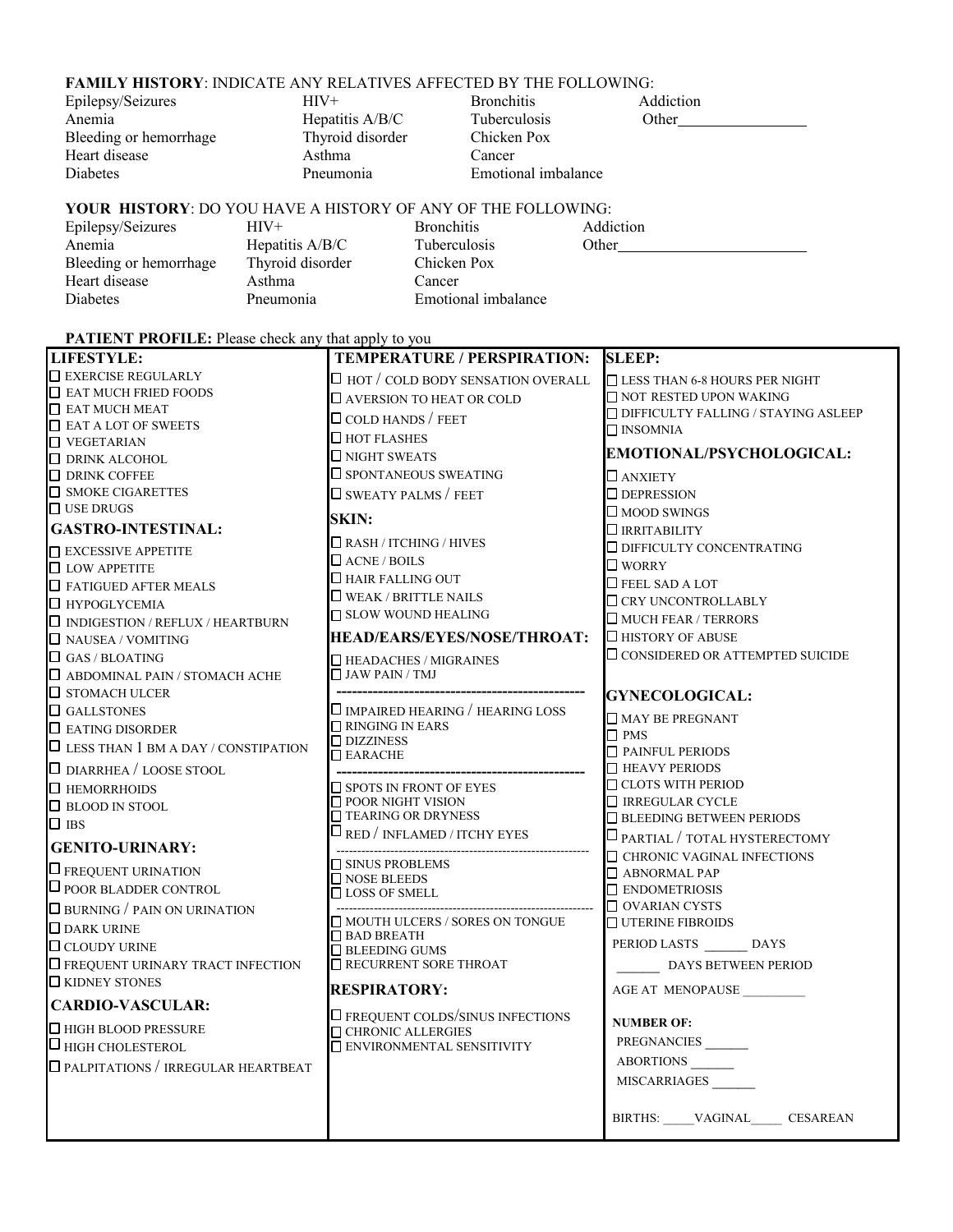### **Indicate painful or distress areas:**





Please circle any of the following conditions you have or suspect you might have

- Hypertension and cardiac conditions
- Acute, severe abdominal pain
- Undiagnosed neurological changes
- Unexplained weight loss/gain in excess of 15% your body weight in less than a 3 month period
- Suspected fracture or dislocation
- Suspected systemic infection(s)
- Suspected hemorrhagic disorder
- Acute respiratory distress without a previous history
- Pregnancy
- Diabetes

Are you currently under the care of a physician for this or any of these conditions?

If YES, please list the name and contact information of the treating physician

I am aware that I should not replace treatment from a physician with acupuncture, or any other holistic modality, for the above conditions

Signature: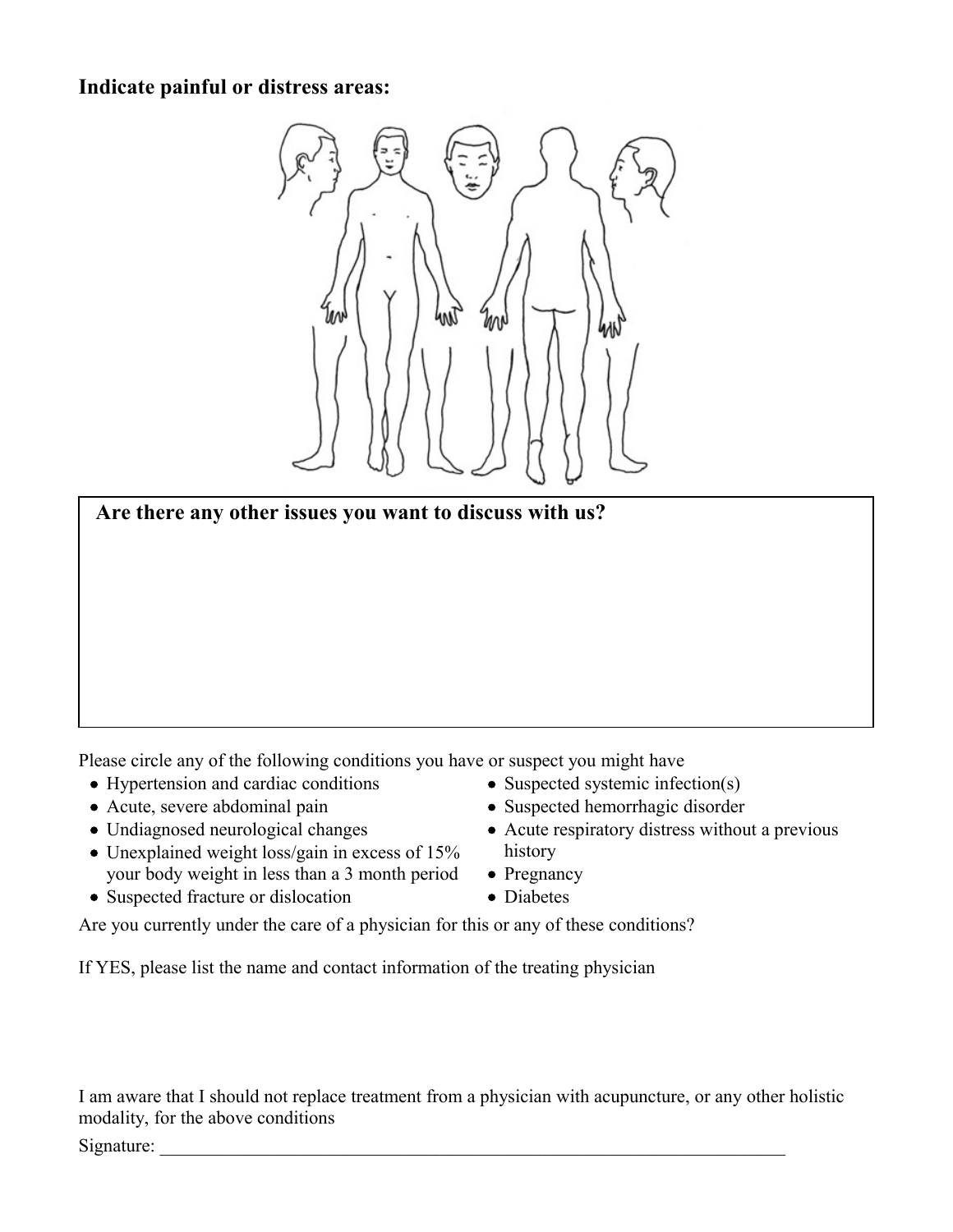**909 Barret Ave 40204 – 502.589.6860**

### **INFORMED CONSENT TO TREATMENT**

I, the undersigned, hereby request and consent to treatment by acupuncture and/or other procedures within the scope of the practice of acupuncture. Methods of treatment may include, but are not limited to, acupuncture, moxibustion, cupping, electrical stimulation, herbal therapy, bodywork, and nutritional counseling.

I am hereby informed that the aforementioned treatment methods are all generally safe but that there may be some side effects or risks, as follows

Acupuncture may potentially cause temporary bruising, swelling, bleeding, numbness and tingling, or soreness at the site of needling. Highly unlikely risks of acupuncture include lung puncture (pneumothorax), nerve damage, organ puncture, and infection - although Louisville Community Acupuncture uses only sterile, disposable needles and maintains a clean and safe environment.

Potential risks of moxibustion include blistering, burns, and scarring. Common side effect of cupping and gua sha are temporary bruising and redness lasting a few days. Cupping can also cause blistering of the skin in some instances.

The herbal and nutritional supplements (which may be from plant, animal, or mineral sources) recommended to me by my practitioner are generally safe in the traditionally recommended doses. Possible side effects of herbs include nausea, gas, stomach ache, diarrhea, and headache. Unusual side effects of herbs include vomiting, rashes, hives, and tingling of the tongue. I understand I must stop taking any herbs and notify my acupuncturist if I experience any discomfort or adverse reaction.

I will notify the acupuncturist should I become pregnant or if I am in the process of trying to get pregnant as certain acupuncture points and herbs are contraindicated during pregnancy and could induce miscarriage.

I understand that I can discuss risks and benefits further with my practitioner before signing if I so choose, although I do not expect my practitioner to be able to anticipate and explain all possible risks and complications of treatment. I rely on the practitioner to exercise his or her judgment in my best interest during the course of treatment, based upon the facts then known.

I fully understand that there is no implied or stated guarantee of success or effectiveness of a specific treatment or series of treatments.

I understand that my acupuncturist may review my medical records and lab reports, but all my records will be kept confidential. My health information will be handled in accordance with the Summary of Privacy Practices document that has been provided to me, and of which I have acknowledged receipt.

In signing this form, I acknowledge any inherent risks, and give my consent for treatment; payment and healthcare operations received, incurred or carried out at this practice.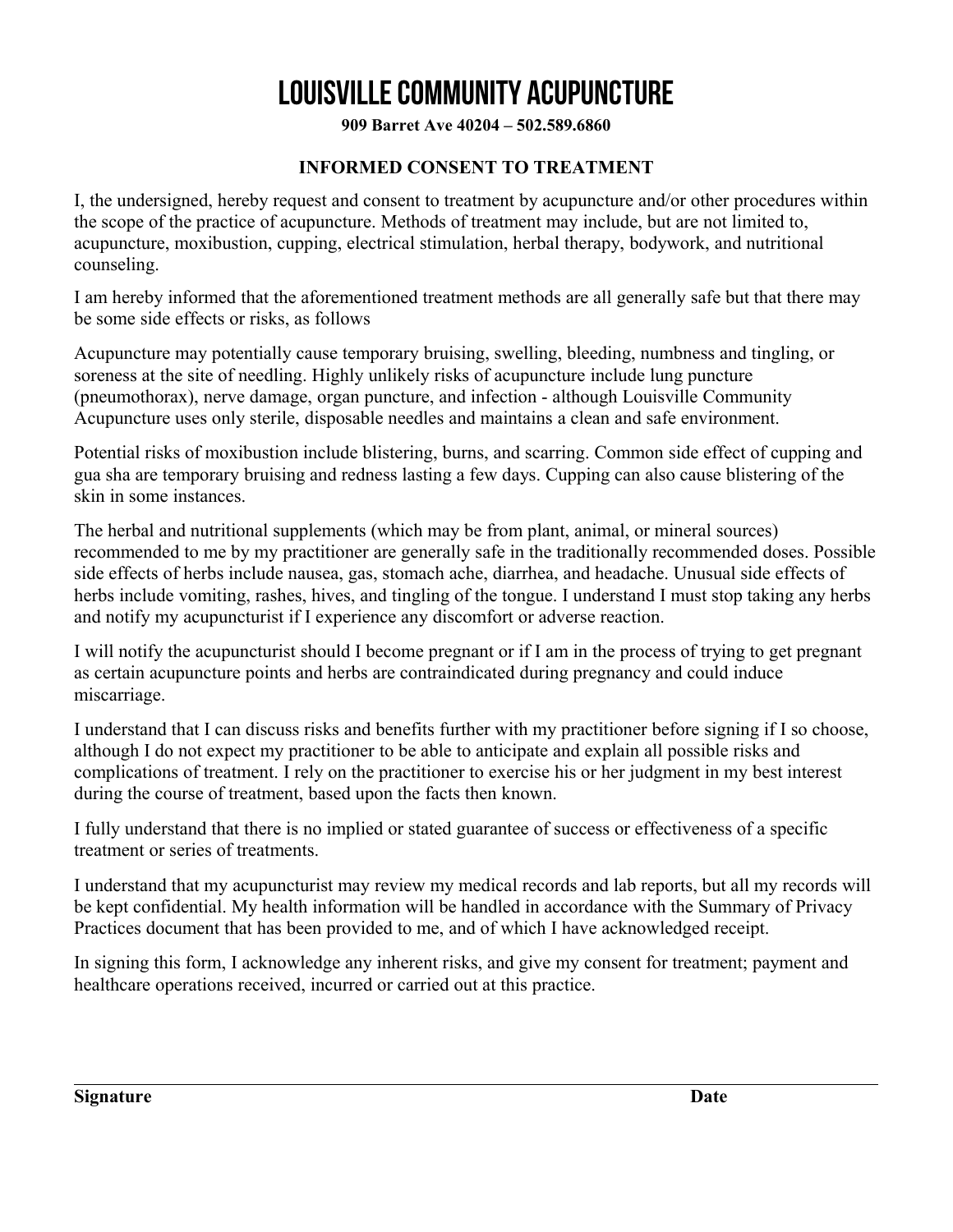**909 Barret Ave 40204 – 502.589.6860**

### **SUMMARY OF PRIVACY PRACTICES**

### **We don't do anything with your health data without your written consent.**

We have a complete NOTICE OF PRIVACY PRACTICES that is available in our office if want to read the complete details.

### **I. How we may use and share health data about you:**

a) Treatment - To give you medical treatment or other types of health services.

b) Payment - To bill you or a third party for payment for services provided to you.

c) Health Care Operations - For our own operations such as quality control, compliance monitoring, audit, etc.

### **II. Disclosures where we do not have to give you a chance to agree or object:**

a) To you

- b) As required by federal, state, or local law
- c) If child abuse or neglect is suspected
- d) Public health risks (for public health activities to prevent and control spread of disease)
- e) Lawsuits and disputes (in response to a court or administrative order)
- f) Law enforcement (to help law enforcement officials respond to criminal activities)
- g) Coroners, medical examiners and funeral directors
- h) Organ or tissue donation facilities if you are an organ donor
- i) To avert a threat to an individual or to public health safety

### **III. Disclosures where we have to give you a chance to agree or object:**

a) Patient directories - You can decide what health data, if any, you want to be listed in patient directories.

b) Persons involved in your care or payment for your care - We may share your health data with a family member, a close friend or other person that you have named as being involved with your health care.

### **IV. Other uses of health data: Other uses not covered by this notice or the laws that apply to us will be made only with your written consent.**

### **V. You have the following rights relating to the health data we keep about you:**

- a) Right to inspect your health record and to receive a copy of your health record upon request
- b) Right to amend information in your health record you believe is inaccurate or incomplete
- c) Right to know to whom we have disclosed your health information
- d) Right to ask for limits on the health information data we give out about you
- e) Right to receive communication from us about your health information in alternate ways

f) Right to a paper copy of the complete Notice of Privacy Practices

I acknowledge that I have read this SUMMARY OF PRIVACY PRACTICES and understand that I may request the full NOTICE OF PRIVACY PRACTICES document from Louisville Community Acupuncture at any time.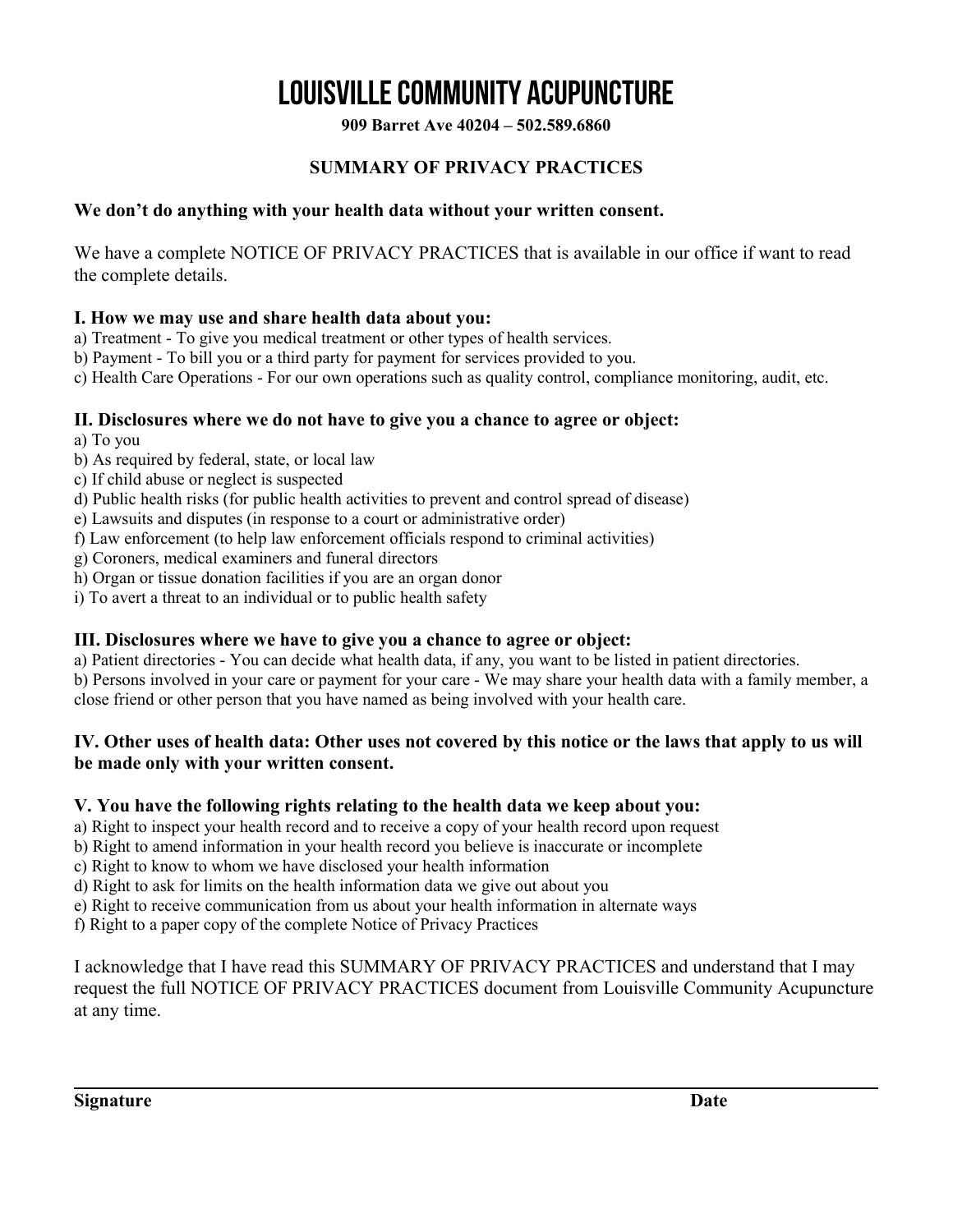**909 Barret Ave 40204 – 502.589.6860**

### **CONSENT FOR EMAIL CONTACT**

### **Risks of using email**

Transmitting patient information poses several risks of which you should be aware. You should not agree to communicate via e-mail without understanding and accepting these risks. The risks include, but are not limited to, the following:

- 1. The privacy and security of e-mail communication cannot be guaranteed.
- 2. Employers and online services may have a legal right to inspect and keep e-mails that pass through their system.
- 3. Email is easier to falsify than handwritten or signed hard copies. In addition, it is impossible to verify the true identity of the sender, or to ensure that only the recipient can read the email once it has been sent.
- 4. Emails can introduce viruses into a computer system, and potentially damage or disrupt the computer.
- 5. Email can be forwarded, intercepted, circulated, stored or even changed without the knowledge or permission of Louisville Community Acupuncture or the patient. Email senders can easily misaddress an email, resulting in it being sent to many unintended and unknown recipients.
- 6. Email may be permanent. Even after the sender and recipient have deleted their copies of the email,backup copies may exist on a computer or in cyberspace.
- 7. Use of email to discuss sensitive information can increase the risk of such information being disclosed to others.
- 8. Email can be used as evidence in court.

Although we will endeavor to read and respond promptly to your email, we cannot guarantee that any particular email will be read and responded to within any particular period of time. Thus, **you should not use email for medical emergencies or other time-sensitive matters**.

Emails about medical issues may be made part of your medical record and may be seen by staff with authorized access. **Email communication is not an appropriate substitute for clinical assessments.** You are responsible for following up on emails and for scheduling appointments when warranted. If your email requires or invites a response and you have not received a response within a reasonable time period it is your responsibility to follow up on this.

I, \_\_\_\_\_\_\_\_\_\_\_\_\_\_\_\_\_\_\_\_\_\_\_\_\_\_\_\_\_\_\_\_\_\_\_\_\_\_, **consent** to making contact with authorized employees of Louisville Community Acupuncture for the purposes of communicating personal health information (PHI) via e-mail.

or

I, the use of e-mail communication with authorized employees of Louisville Community Acupuncture for the purposes of communicating personal health information (PHI) via e-mail.

Signature Date